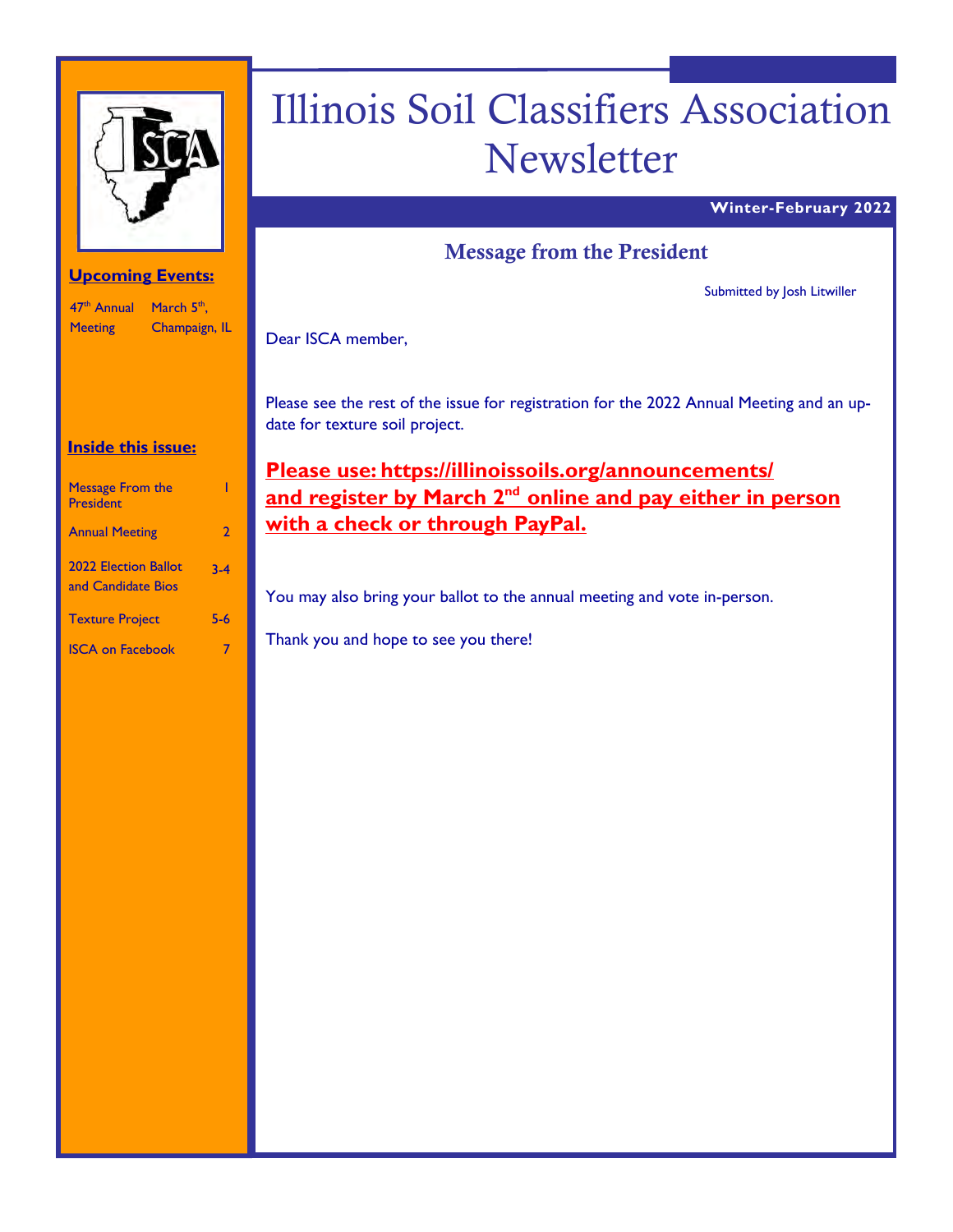# 47th ISCA Annual Meeting

#### **March 5th, 2022 Illinois Natural History Building, 1816 S. Oak St., Champaign, IL**

| <b>Name</b>                                                                                                                                                                |  |  |
|----------------------------------------------------------------------------------------------------------------------------------------------------------------------------|--|--|
|                                                                                                                                                                            |  |  |
| <b>Number Attending</b><br>(S25/person)                                                                                                                                    |  |  |
| Total Payment \$                                                                                                                                                           |  |  |
| Please register by <b>March 2</b> so that we can get a head count<br>for lunch. Please either bring a check to the meeting<br>(payable to ISCA to the following address or |  |  |
| register online with a major credit card at <i>illinoissoils.org</i>                                                                                                       |  |  |

| I CHICALIVE MECHUA            |                    |  |
|-------------------------------|--------------------|--|
| <b>Council Meeting</b>        | $10:30$ am         |  |
| Registration                  | 11:00am            |  |
| <b>Opening Remarks</b>        | 11:45am            |  |
| <b>Invocation &amp; Lunch</b> | 12:00pm            |  |
| <b>Burt Ray Award</b>         | l:00pm             |  |
| <b>Guest Speaker</b>          | 1:05 <sub>pm</sub> |  |
| <b>Business Meeting</b>       | 2:30 <sub>pm</sub> |  |

**Tentative Agenda** 

\*\*This meeting will provide **PDH** for **category C**—attendance or participation in seminars, tutorials, clinics, workshops, symposia, in-house courses, field tours/exercises, or technical presentations made at meetings, conventions, or conferences.\*\*

# Speaker for the Annual Meeting: Dr. Andrew Margenot



through PayPal

Andrew earned his Ph.D. at University of California Davis in 2016, working on organic matter and phosphorus cycling in highly weathered soils of East Africa. The deeply red color and musky sweet smells of Oxisols in this region made him fall in love with soils. During his time at University of California Davis, he had the privilege of learning pedology in field courses under Prof. Randy Southard. Andrew joined the faculty at University of Illinois Urbana-Champaign in 2017, where he leads a research team that studies the biogeochemical underpinnings of soil functions. His team works on nutrient cycling and organic matter dynamics in the intensively managed landscapes of the glaciated Midwest.

Abstract: How much can soils change with and by humans? The soils of Illinois have likely changed over the past 150 years with European -American settlement and agricultural intensification, but quantifying historical changes can be difficult. Thanks to the foresight of many

past soil scientists, our state of Illinois has the unique opportunity to determine in what ways, and how much, soils have changed over time. Using an archive of soils spanning from the original county surveys to state cooperative survey, our campus houses a collection of geolocated samples that enable at least a centennial chronosequence by re-sampling of sites. Examples of soil questions that can be answered through such approaches will be reviewed and contextualized in the lens of the Anthropocene.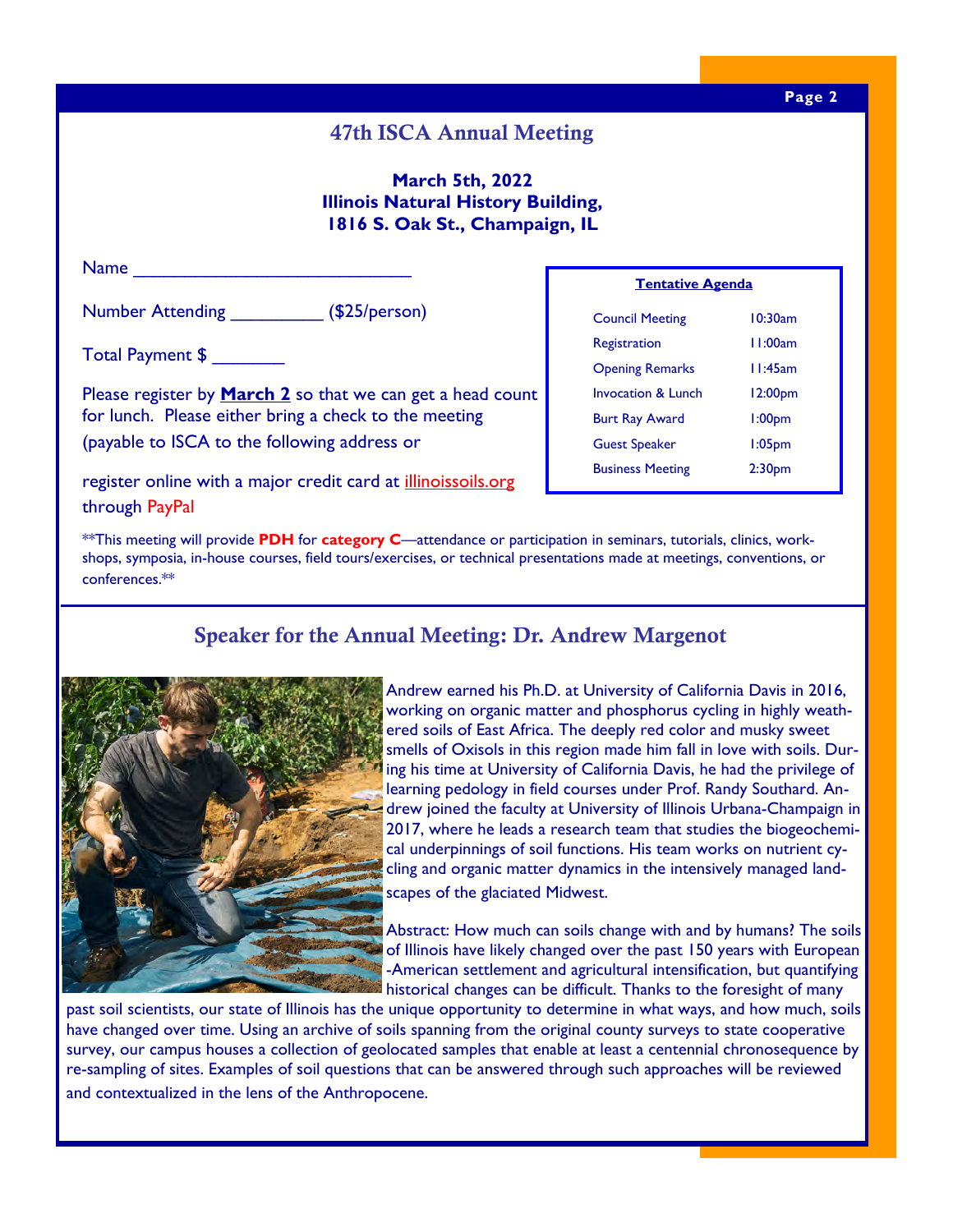# **2022 Election Ballot and Candidate Bios**

# **Ballot for 2022 ISCA Elections**

Voting rights are for Full Members only. Please vote for one candidate for each office by placing an X next to the name. See the candidate biographies on the next page for more information about the candidates. Write-in candidates must have agreed prior to the election to run for that office.

| <b>President-Elect</b>                                                                                                                 |
|----------------------------------------------------------------------------------------------------------------------------------------|
| Robert Oja                                                                                                                             |
| Write-in candidate for President-Elect                                                                                                 |
| **Write-in candidates must have agreed to run for the office**                                                                         |
| <b>Vice President</b>                                                                                                                  |
| <b>Robert Tegeler</b>                                                                                                                  |
| <b>Clayton Heffter</b>                                                                                                                 |
| <b>Brandon Mueller</b>                                                                                                                 |
| Write-in candidate for Vice President                                                                                                  |
| **Write-in candidates must have agreed to run for the office**                                                                         |
| <b>Secretary</b>                                                                                                                       |
| <b>Scott Wiesbrook</b>                                                                                                                 |
| <b>Write-in candidate for Secretary</b>                                                                                                |
| <b>C E CC</b> state<br>the contract of the contract of the contract of the contract of the contract of the contract of the contract of |

\*\*Write-in candidates must have agreed to run for the office\*\*

Submit your ballot:

You may vote prior to the Annual Meeting in one of two ways:

**Emailing your ballot** to swiesbro@illinois.edu

Please scan or photograph [your ballot and return](mailto:swiesbro@illinois.edu) it as an attachment to an email with "Ballot" in the subject line. That way the ballot can be stored until virtually "opened" by the Nominations Committee without compromising your secrecy.

Or by **mailing your ballot** to: **Scott Wiesbrook 580 CR 1700E Philo, IL 61864**

Please **seal your ballot** in a **separate** envelope and mark "Ballot" on the outside. Please put the ballot envelope in another envelope and mail with postage. Please be sure to include your return address on the outer envelope, so we know you are an eligible voter. Envelopes without a return address will not be counted. Mailed ballots will be recorded as to who has voted (to prevent voting more than once) and then the unopened, separately sealed ballots will be passed to the Nominations Committee at the Annual Meeting.

\*\*\*\*\*All ballots whether mailed or emailed must be received by **March 4th, 2022** to be counted. \*\*\*\*\*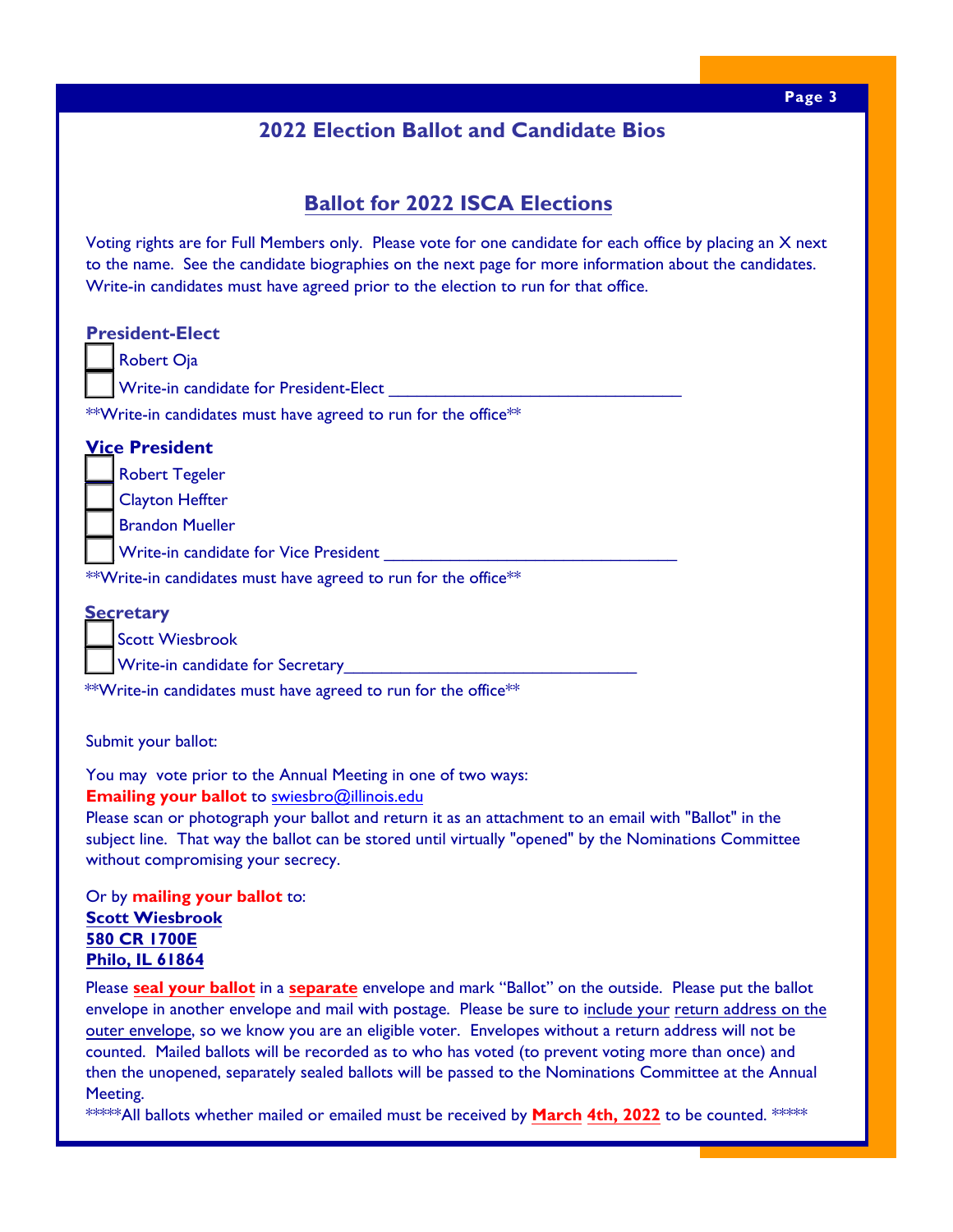#### **2022 Candidate Bios**

### **Candidate Bios for 2022 ISCA Election**

#### *President-Elect – Robert Oja*

**Robert Oja** served 4 years in the US Air Force after graduating high school and the earned a B.S. in Forest Administration with a soil science minor from the University of Wisconsin-Stevens Point in 1987. He spent the next year working for Soil Survey Leader Steve Elmer mapping soils a county soil scientist in Warren County, IL. Since that time, Bob has been employed by the McHenry-Lake Soil & Water Conservation District. He spends most of his time conducting soil borings for septic suitability and creating high intensity soil maps for subdivision platting. He became a Certified Professional Soil Classifier in 1992. Past work with ISCA includes a stint on the Certification Board and as Chairman of the Program Committee. He has four children and they and his wife Sherry all enjoy camping, fishing, and other outdoor activities.

### *Vice President – Robert Tegeler, Clayton Heffter, & Brandon Mueller*

**Bob Tegeler** received a BS in Resource Management with a Soil Science Minor from the University of Wisconsin-Stevens Point, in 1976. He began working with the Soil Conservation Service(SCS)/Natural Resources Conservation Service(NRCS) in 1976 as a Soil Scientist, student trainee. In January 1977 Bob began working full time with SCS on the Champaign County soil survey, and over the years worked on numerous county soil surveys in Illinois. He was the Springfield MLRA Soil Survey Office Leader upon retirement from NRCS in 2019. In 2003, Bob started conducting soil investigations for septic systems on a part time basis, and he is continuing to do these types of soil investigations in central Illinois. Bob became a member of ISCA in 1977, over the years he has held the office of Secretary 3 different times, Vice president once, and was a member of the Certification Board for a three year term, serving as Secretary-Treasurer for 2 years.

*Clayton Heffter* has worked for DuPage County Stormwater Management as the Stormwater Permitting Manager since 2004. Since 1985, Clayton has had a variety of positions as a Soil Scientist within the federal and local governments and private consulting firms. Clayton is a Certified Professional Soil Classifier with the ISCA.

*Brandon Mueller* graduated from the University of Wisconsin - Stevens Point in May of 2019 with a B.S. in Soil & Land Management and a minor in Wildlife Ecology and Management. He currently works as a soil scientist at William R. Kreznor & Associates, Inc. His hobbies include kayaking, biking, rock climbing, hiking, fishing, woodworking, golfing, and playing soccer.

#### *Secretary – Scott Wiesbrook*

*Scott Wiesbrook* received a B.S. in Agricultural Science with an emphasis in Soils in 1996 from the University of Illinois. He spent two more years at UI working on a M.S. under Dr. Robert Darmody before accepting a position at the Illinois Natural History Survey as a soil/wetland scientist. Since 1998 Scott has conducted wetland delineations, assessed potential sites for wetland mitigation, and monitored created/restored wetlands for INHS. He is currently the Assistant Project Leader for Soils in the Wetland Science Program, which involves some database maintenance, supervisory responsibilities, and report reviewing; in addition to actually getting to map soils and wetlands. He has coached the U of I soil judging team since 2017, and has also coached Black Hawk College, East Campus to 10 NACTA Soil Judging National Championships (2 year division) since 2000. He joined ISCA in 2008, is finishing his second term as secretary, and has served as vice president, 3 terms on the finance committee, and several terms on the ethics, certification and membership committee.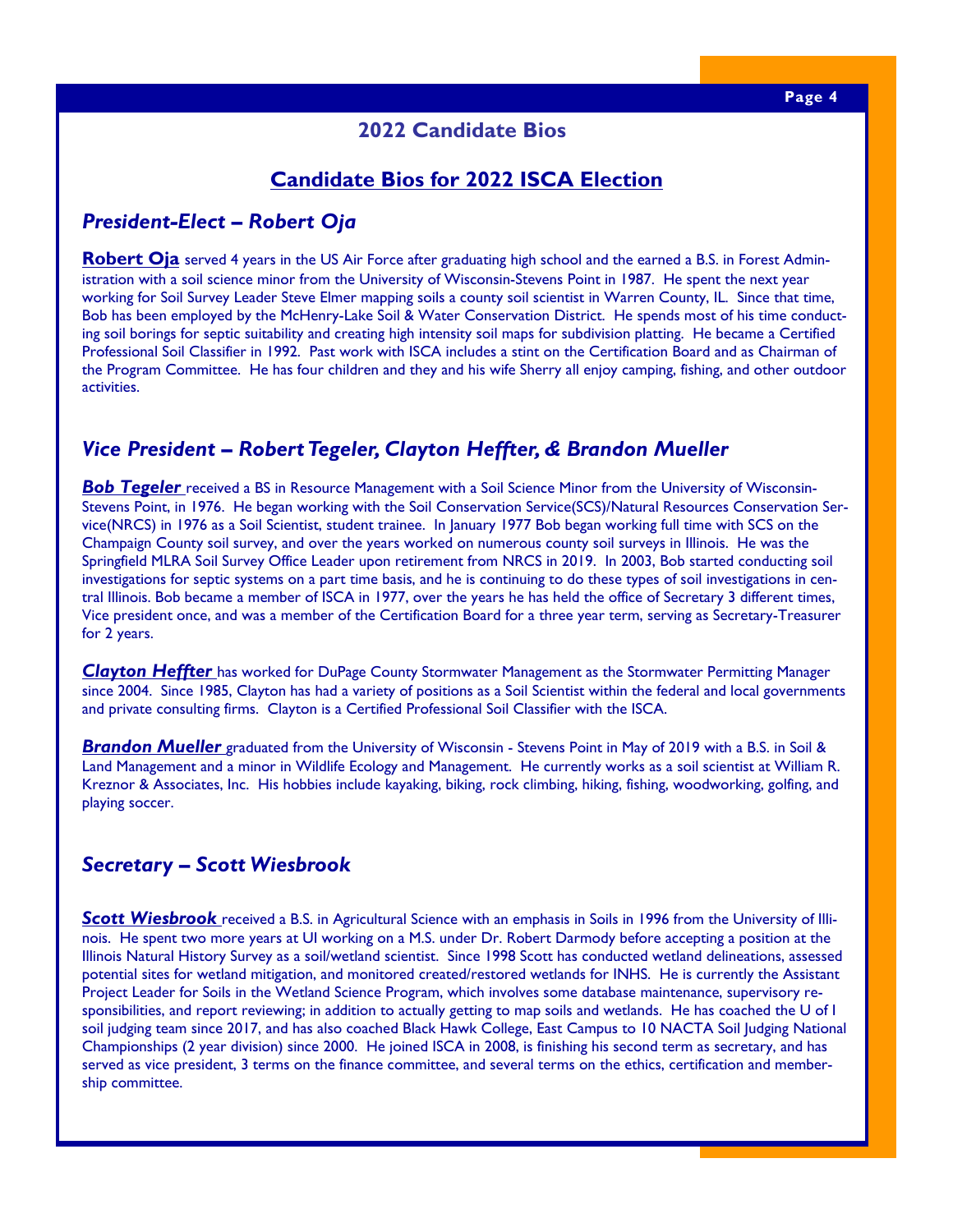# Soil Texture Project

Submitted by Josh Litwiller

**Soil Texture Kits for Purchase** 



Over the last few years we have been working on creating soil texture kits to sell to our membership and to the broader public. We now have 25 kits available for purchase and more texture sample ready to be assembled for more kits in the future. You may purchase a kit on our website: illinoissoils.org. I will also be bringing 10 of these kits to the annual meeting on March 5. The kits are \$250.

Within the kit you will find 12 texture samples, a data sheet, a plotted texture triangle, a blank texture triangle, a flowchart, quiz sheets, and a sand gauge card. Each texture was sampled and pro-

cessed by members of the ISCA and analyzed using the pipet method for mechanical analysis by the NRCS in Lincoln, NE. There are multiples of some texture classes as well as missing texture classes. Please use the multiples to identify slight changes within classes. We hope, in time, to obtain all the texture classes. There is approximately one cup of each sample with some exceptions that may contain less than one cup.

Some of the samples are very close to the line between different texture classes. For example, one of the samples is a silt loam very near the line to silty clay loam. Using this known sample you can then determine any unknown sample that is lighter in clay to be silt loam and any that is slightly heavier in clay to be silty clay loam.

The data sheet included with this kit includes texture breakdowns for each sample. The plotted texture triangle shows the 'location' of each sample on the texture triangle. A blank triangle, a flow chart, and quiz sheets are included to help determine texture. The sand gauge card shows the physical differences between silt and very fine, fine, medium, coarse, and very coarse sand.

If you have any questions regarding this kit please contact me.

Josh Litwiller, ISCA Texture Project Chair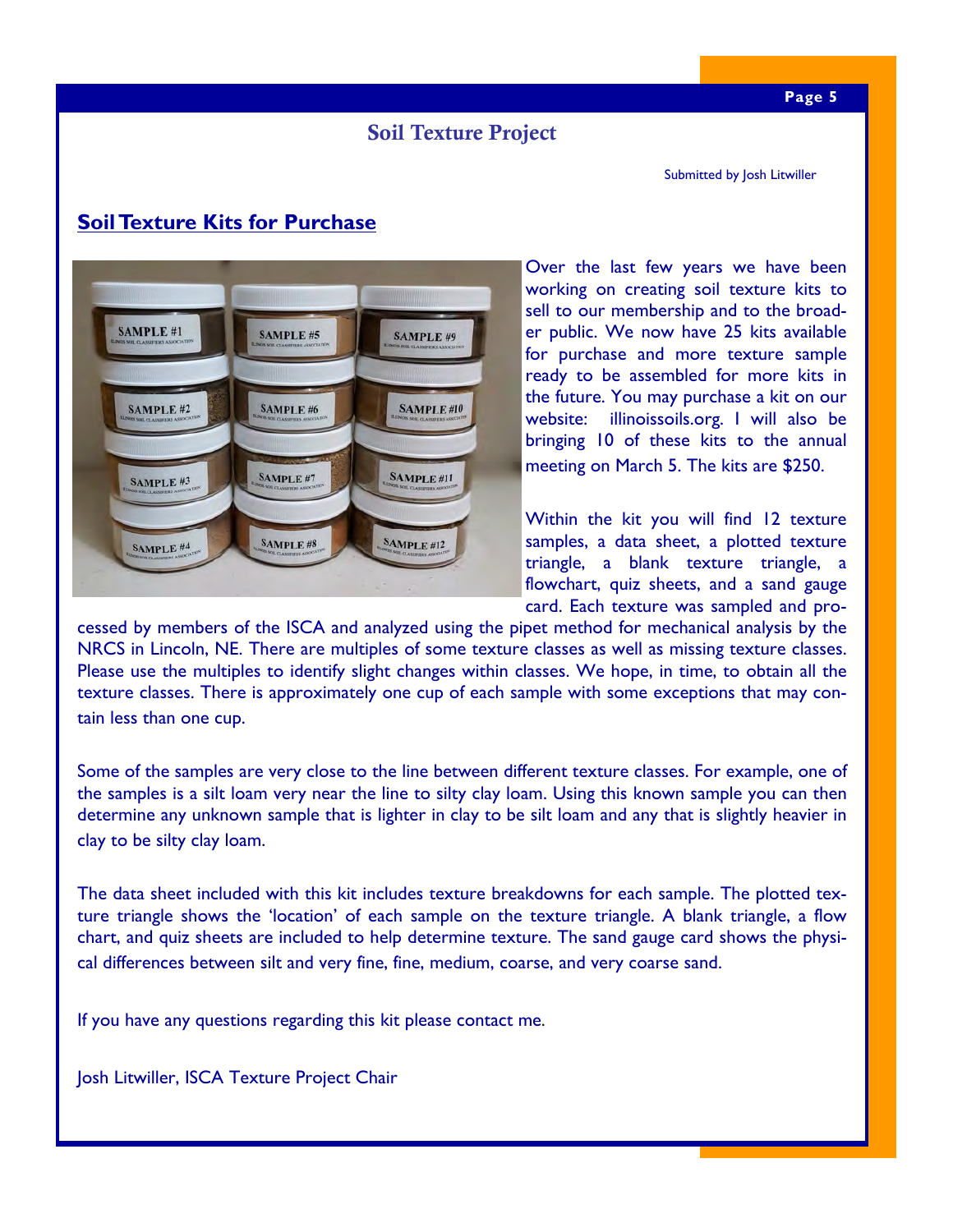# Order Form for the Soil Texture Kits

# ORDER FORM

Each soil texture kit is \$250 and comes with 12 texture samples, a data sheet, a plotted texture triangle, a blank texture triangle, a flowchart, quiz sheets, and a sand gauge card.

| <b>NAME</b>             |  |
|-------------------------|--|
| <b>SHIPPING ADDRESS</b> |  |
| <b>EMAIL</b>            |  |
| <b>PHONE</b>            |  |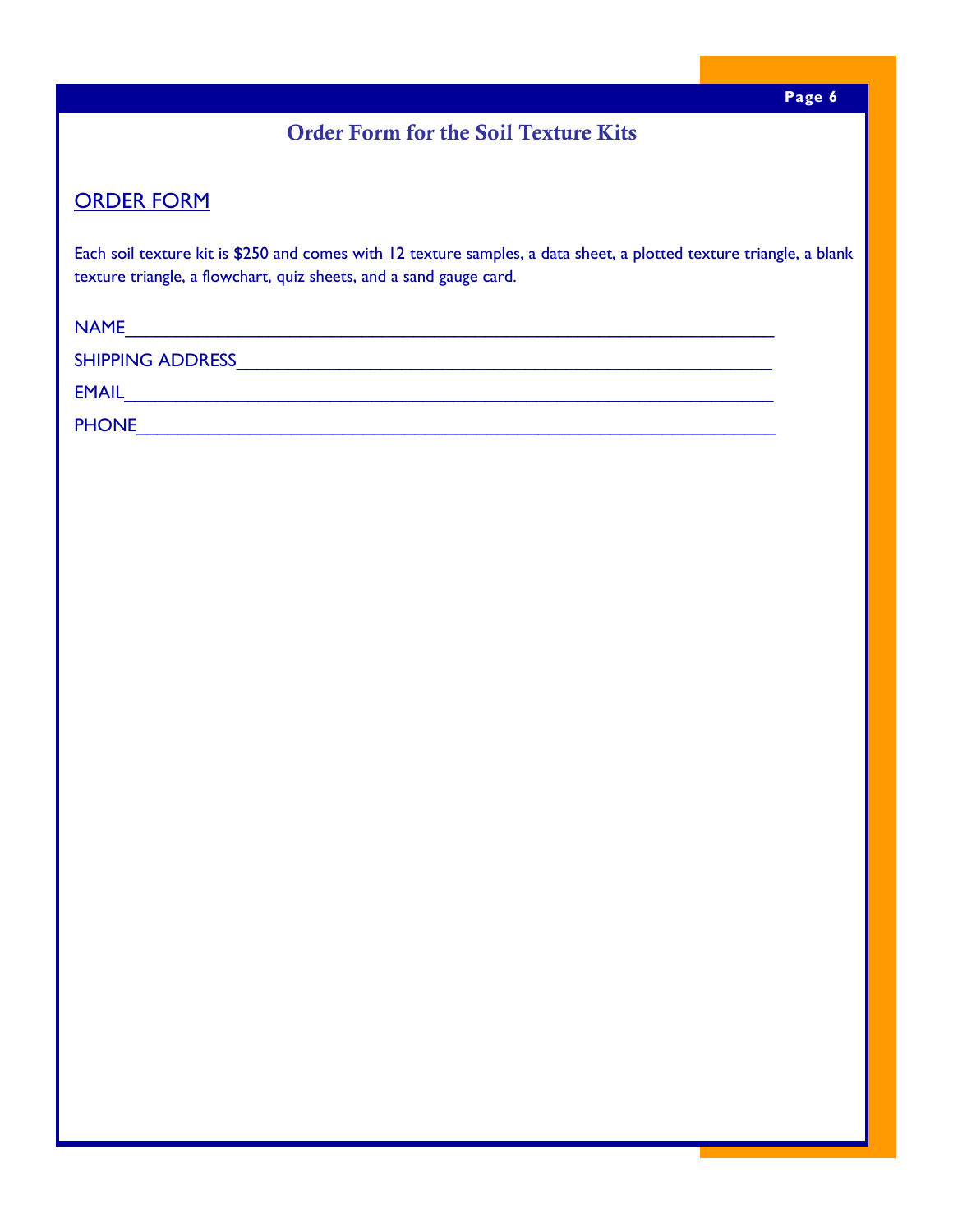#### **Page 7**

### www.illinoissoils.org

BUSINESS NAME

ISCA Newsletter Staff

89 Kings Highway Dover, DE, 19901

Phone: 302-739-9326 Email: Newsletter@illinoissoils.org

#### **Submissions**

This is **YOUR** newsletter. If you wish to submit material, here are some preferences.

- Send information by the last week of the month before the newsletter is scheduled to be published.
- Digital copy in Microsoft **Word**
- Use as little formatting (indents, bullets, charts) as possible. This increases the work to get it into Publisher. It can be done, but increases work load for the committee.

The Newsletter Committee reserves the right to make edits/corrections deemed appropriate

**Publication Schedule** 

- **•** Winter (February)
- Spring (May)
- **•** Summer (August)
- 



The Illinois Soil Classifiers Association is an organization promoting the wise use of the soil resource. ISCA is made up of professional soil classifiers in public service, private industry, and education and includes students and others interested in preserving soil. A soil classifier maps, describes and interprets soils according to a national system of soil classification. ISCA was established in 1975 and is affiliated with the American Registry of Certified Professionals in Agronomy, Crops, and Soils.

## **ISCA on Facebook**

For those of you who want to keep in touch with ISCA members and others interested in soils in Illinois, join our group on Facebook. Search Facebook for "Illinois Soil Classifiers Association" and become a friend of ISCA. Anyone may post messages, announcements, pictures or events that may be of interest to our membership. This is a great venue for posting meetings of other associations or organizations who use soil information. This is also a great place to post pictures of recent projects, interesting soils, or maybe something unrelated to soils, but of general interest to the membership. If you don't have a Facebook account, it is easy to set up. Just go to www.facebook.com and follow the instructions. Unfortunately, the Facebook site is restricted on some government computers, so many of you will need to do this at home. Contact webmaster@illinoissoils.org if you have any difficulty in accessing the ISCA Group or if you have any questions or comments.

> Join our facebook. Group



#### **ISCA Newsletter Committee is looking for pictures of its members, past or present, to include in future news-**

**letters.** Submissions can be sent electronically or hard copy to the staff address, see above and left. Please include a narrative for the caption! If hard copies are sent please indicate, if they are to be returned otherwise photographs will be retained in an archive photos file.

Fall (November) Mew, exciting links have been added to the "announcements" page on our website. Be sure to bookmark this page. Its an excellent resource to keep you informed on the latest soils issues. Better yet… make it your home page!